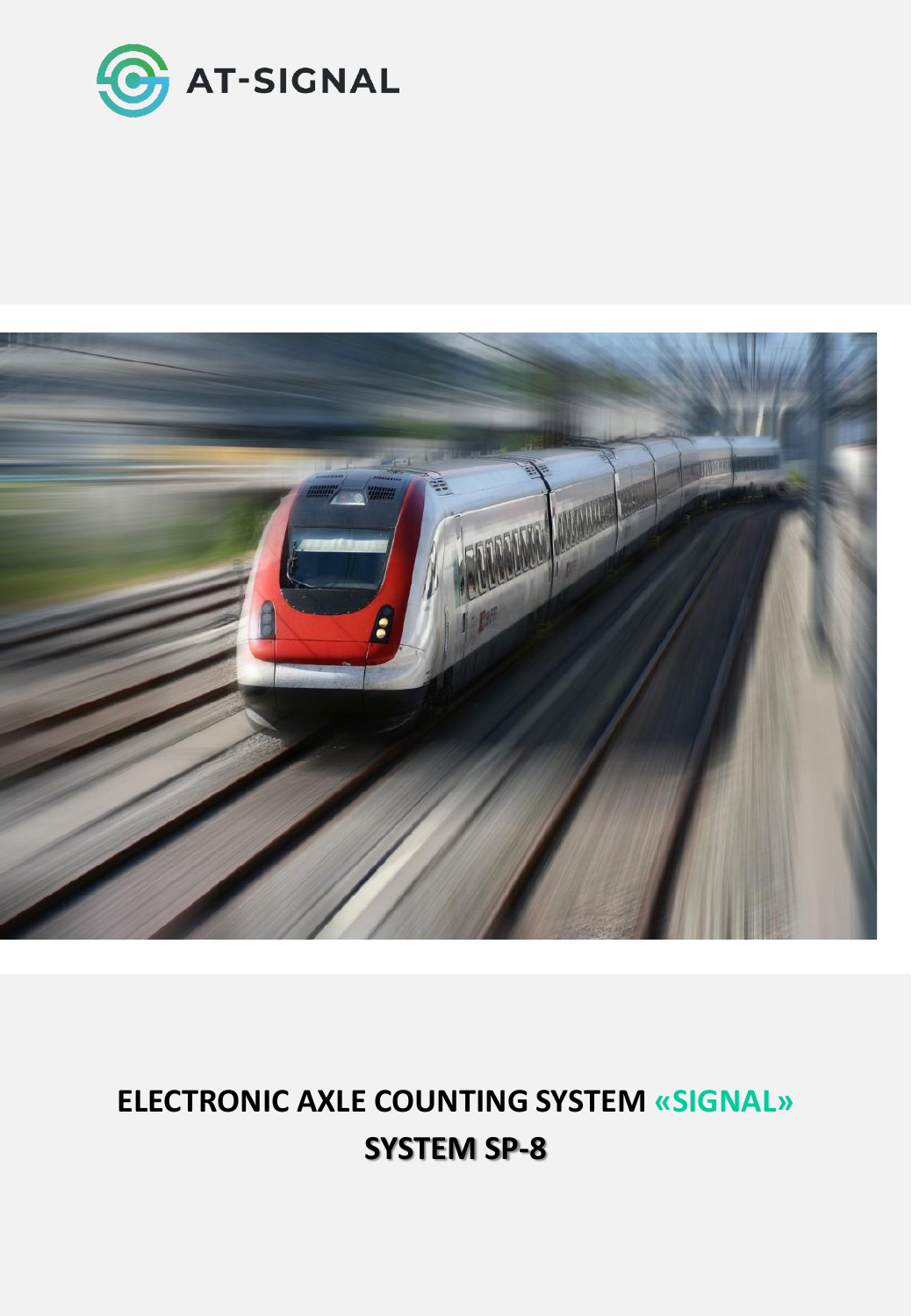

**PRODUCTS AND SOLUTIONS**

**SYSTEM SP-8**



MACS «SIGNAL»

# **Electronic axle counting system SP-8**

It is designed to control the occupancy / non-occupancy of areas using the axle counting method.

The electronic axle counting system "SIGNAL" registers the passage of wheel pairs at a speed of train movement up to 120 km / h and is capable to work with any traction type and any ballast state.

The system can be implemented on existing, newly built or modernized track sections where the rails R50, R65 or R75 are placed.

## **System SP-8 allows to:**

- $\checkmark$  monitor up to 16 rail sensors
- $\checkmark$  switch on up to 8 track relays
- $\checkmark$  use an existing copper or optical cable as a communication line

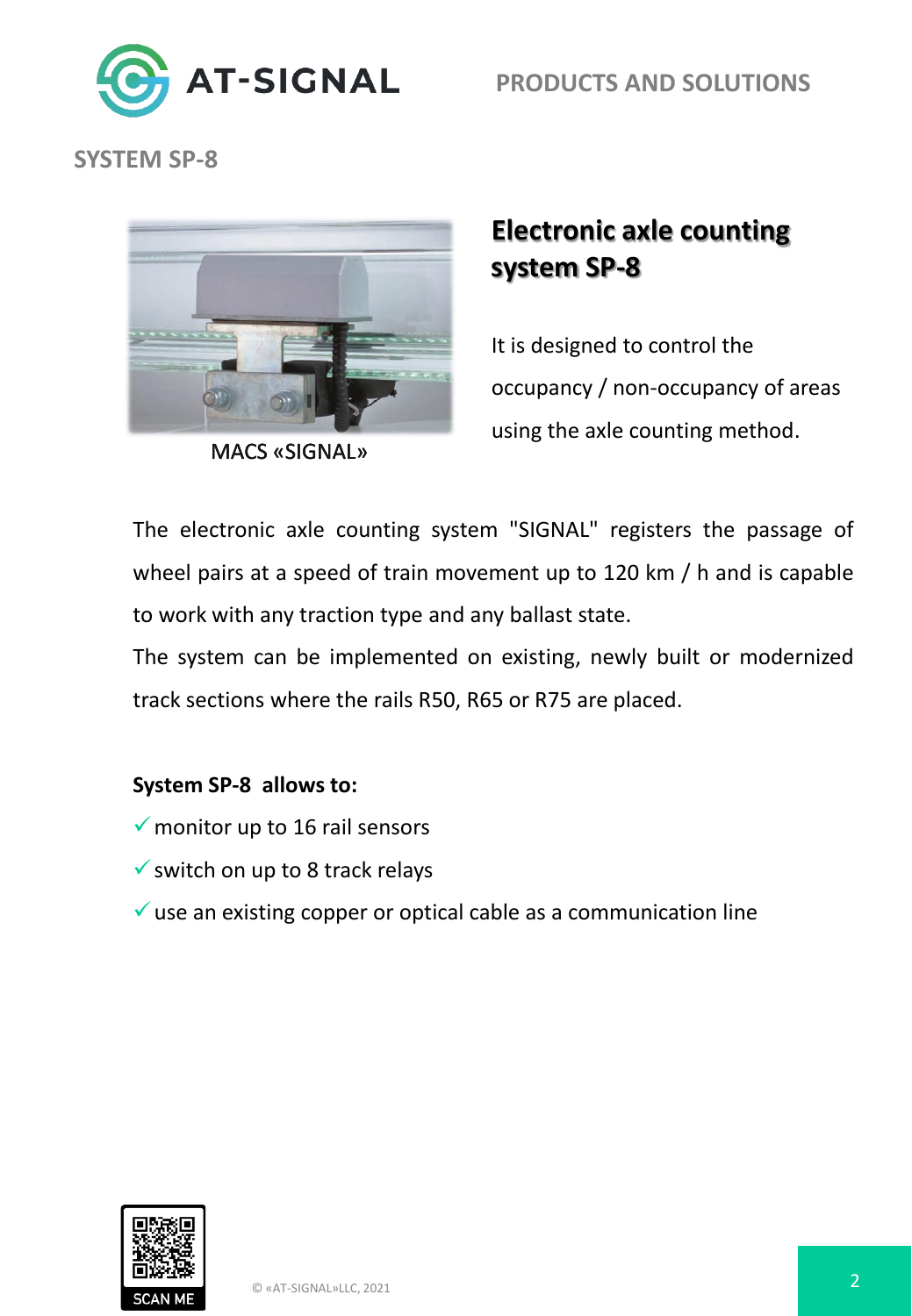

#### **SYSTEM SP-8**



**SP-8 System architecture** 

#### **The main functions of MACS «SIGNAL» type SP-8:**

- $\checkmark$  Counting the number of axles and determining the direction of the train
- $\checkmark$  Collection and transmission of information from counting points
- $\checkmark$  Formation of a data array on the number of axles counted, non-occupancy/ occupancy of sections and the direction of movement of the train
- $\checkmark$  Data processing and transmission to the relay EI or CBI system
- $\checkmark$  Control of track relays and indication of the sections condition on the control panel (in case of connection with the EI system)
- $\checkmark$  Reset of area fault occupancy
- $\checkmark$  Monitoring the system components condition with display of control and diagnostic information on the working place

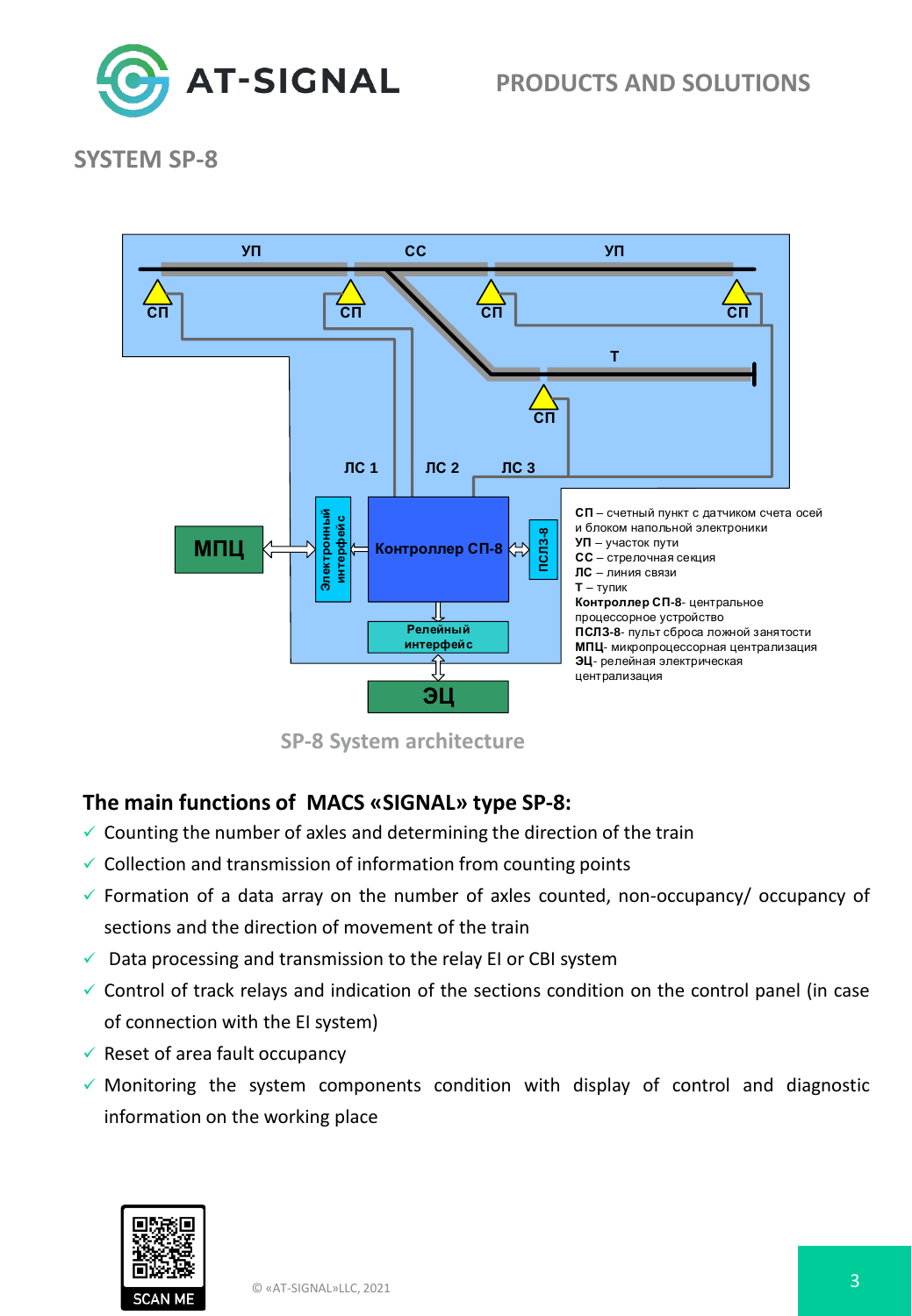

# **PRODUCTS AND SOLUTIONS**

**SYSTEM SP-8**



**The main unit of the axle counting system.**

Counting controller (SP-8) is designed to collect and process information coming from rail sensors, as well as generate data on the state of controlled sections.

#### **SP-8 hardware features:**

- $\checkmark$  Possibility of linking both via relay-contact and digital interface
- $\checkmark$  Continuous monitoring and diagnostics of equipment faults of counting points, software and hardware of the system
- ✓Surge protection devices

#### **Counting controller SP-8**



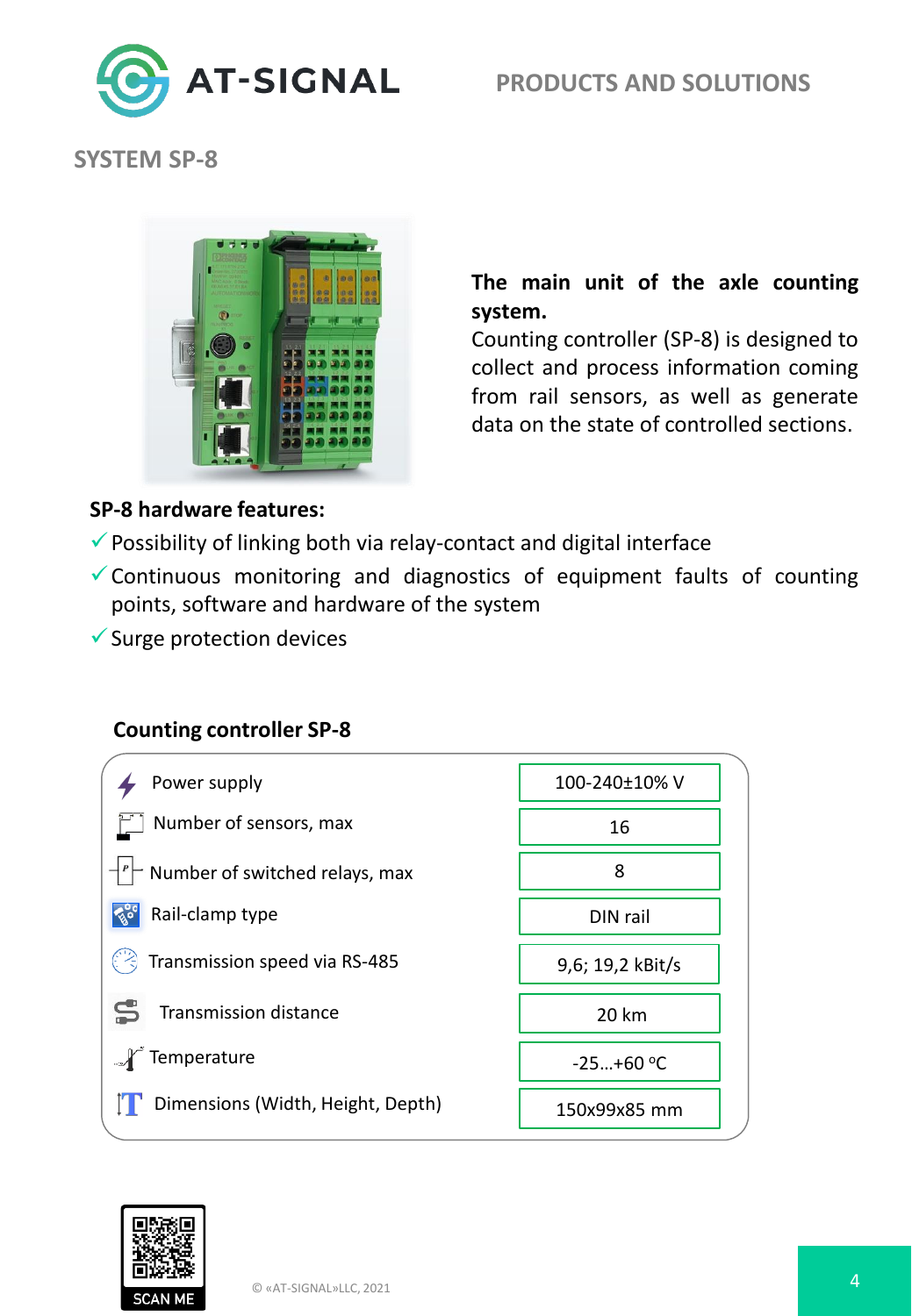

## **SYSTEM SP-8**



Microprocessor controller **MK-SP8** is designed to count the number of axles passing over the rail sensor (taking into account the direction of movement) and transmission of information about their number to the control equipment.

#### **Functions:**

- $\checkmark$  Converting the analog signal of the axle counter sensor to digital
- $\checkmark$  Determination of speed and direction of movement, the number of passed axles
- $\checkmark$  Monitoring and diagnostics of the axle counter, self-diagnostics
- Data transfer to the counting controller

#### **Microprocessor controller MK-SP8**